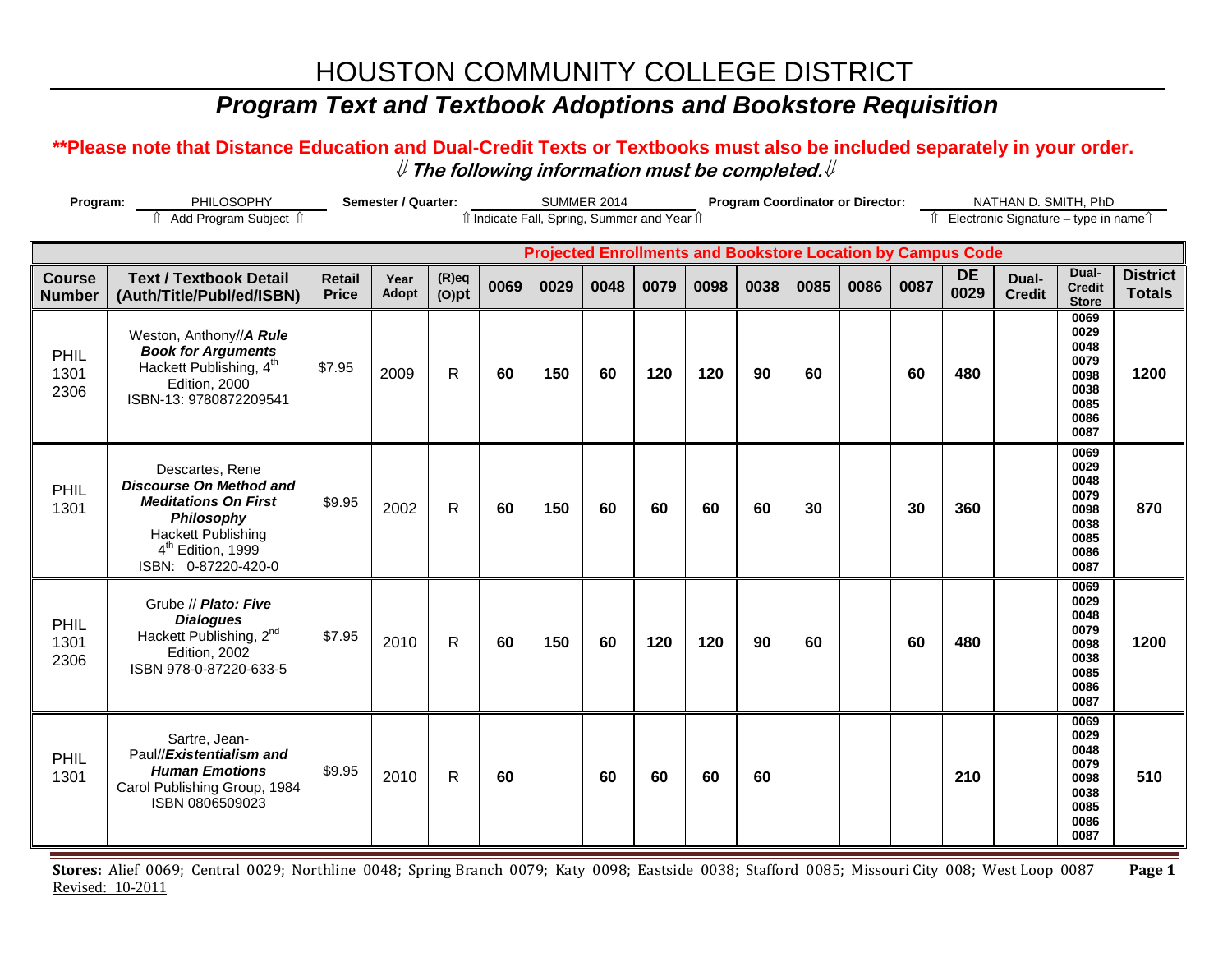## *Program Text and Textbook Adoptions and Bookstore Requisition*

#### **\*\*Please note that Distance Education and Dual-Credit Texts or Textbooks must also be included separately in your order.**  ⇓ **The following information must be completed.**⇓

| Program:                       |                                                                                                                                                                   | Semester / Quarter:           |                      |                      |      |                                                                    | <b>SUMMER 2012</b> |      |      |      | <b>Program Coordinator or Director:</b><br>NATHAN D. SMITH, PhD |      |      |                   |                                          |                                                                      |                                  |
|--------------------------------|-------------------------------------------------------------------------------------------------------------------------------------------------------------------|-------------------------------|----------------------|----------------------|------|--------------------------------------------------------------------|--------------------|------|------|------|-----------------------------------------------------------------|------|------|-------------------|------------------------------------------|----------------------------------------------------------------------|----------------------------------|
|                                | fî Add Program Subject fî                                                                                                                                         |                               |                      |                      |      | îl Indicate Fall, Spring, Summer and Year îl                       |                    |      |      |      |                                                                 |      |      |                   | Îl Electronic Signature - type in nameîl |                                                                      |                                  |
|                                |                                                                                                                                                                   |                               |                      |                      |      | <b>Projected Enrollments and Bookstore Location by Campus Code</b> |                    |      |      |      |                                                                 |      |      |                   |                                          |                                                                      |                                  |
| <b>Course</b><br><b>Number</b> | <b>Text / Textbook Detail</b><br>(Auth/Title/Publ/ed/ISBN)                                                                                                        | <b>Retail</b><br><b>Price</b> | Year<br><b>Adopt</b> | $(R)$ eq<br>$(O)$ pt | 0069 | 0029                                                               | 0048               | 0079 | 0098 | 0038 | 0085                                                            | 0086 | 0087 | <b>DE</b><br>0029 | Dual-<br><b>Credit</b>                   | Dual-<br><b>Credit</b><br><b>Store</b>                               | <b>District</b><br><b>Totals</b> |
| <b>PHIL</b><br>1301            | Wollstonecraft, Mary<br>A Vindication of the Rights<br>of Women<br><b>Dover Publications</b><br>Dover Thrift Edition, 1996<br>ISBN: 0-48629-036-0                 | \$3.15                        | 2011                 | $\mathsf{R}$         |      | 150                                                                |                    |      |      |      | 30                                                              |      | 30   | 150               |                                          | 0069<br>0029<br>0048<br>0079<br>0098<br>0038<br>0085<br>0086<br>0087 | 360                              |
| PHIL<br>1301                   | Hume, David<br><b>An Enquiry Concerning</b><br><b>Human Understanding</b><br><b>Hackett Publishing</b><br>1 <sup>st</sup> Edition, 1993<br>ISBN: 0-87220-229-1    | \$7.95                        | 2001                 | $\mathsf{R}$         |      |                                                                    |                    |      |      |      | 30                                                              |      | 30   | 30                |                                          | 0069<br>0029<br>0048<br>0079<br>0098<br>0038<br>0085<br>0086<br>0087 | 90                               |
| PHIL<br>1301                   | <b>Early Buddhist Discourses</b><br>Edited and Translated by<br>John J. Holder//Hackett<br>Publishing<br>1 <sup>st</sup> Edition, 2006//ISBN #: 0-<br>87220-792-7 | \$13.95                       | 2009                 | R                    | 60   |                                                                    | 30                 | 60   | 60   | 60   |                                                                 |      |      | 210               |                                          | 0069<br>0029<br>0048<br>0079<br>0098<br>0038<br>0085<br>0086<br>0087 | 510                              |
| PHIL<br>2303                   | Klenk, Virginia<br><b>Understanding Symbolic</b><br>Logic // Prentice Hall<br>Paper Edition, 2008<br>ISBN: 0132051524                                             | 132.20                        | 2008                 | R                    |      |                                                                    |                    |      |      |      |                                                                 |      | 30   |                   |                                          | 0069<br>0029<br>0048<br>0079<br>0098<br>0038<br>0085<br>0086<br>0087 | 30                               |

**Stores:** Alief 0069; Central 0029; Northline 0048; Spring Branch 0079; Katy 0098; Eastside 0038; Stafford 0085; Missouri City 008; West Loop 0087 **Page 2** Revised: 10-2011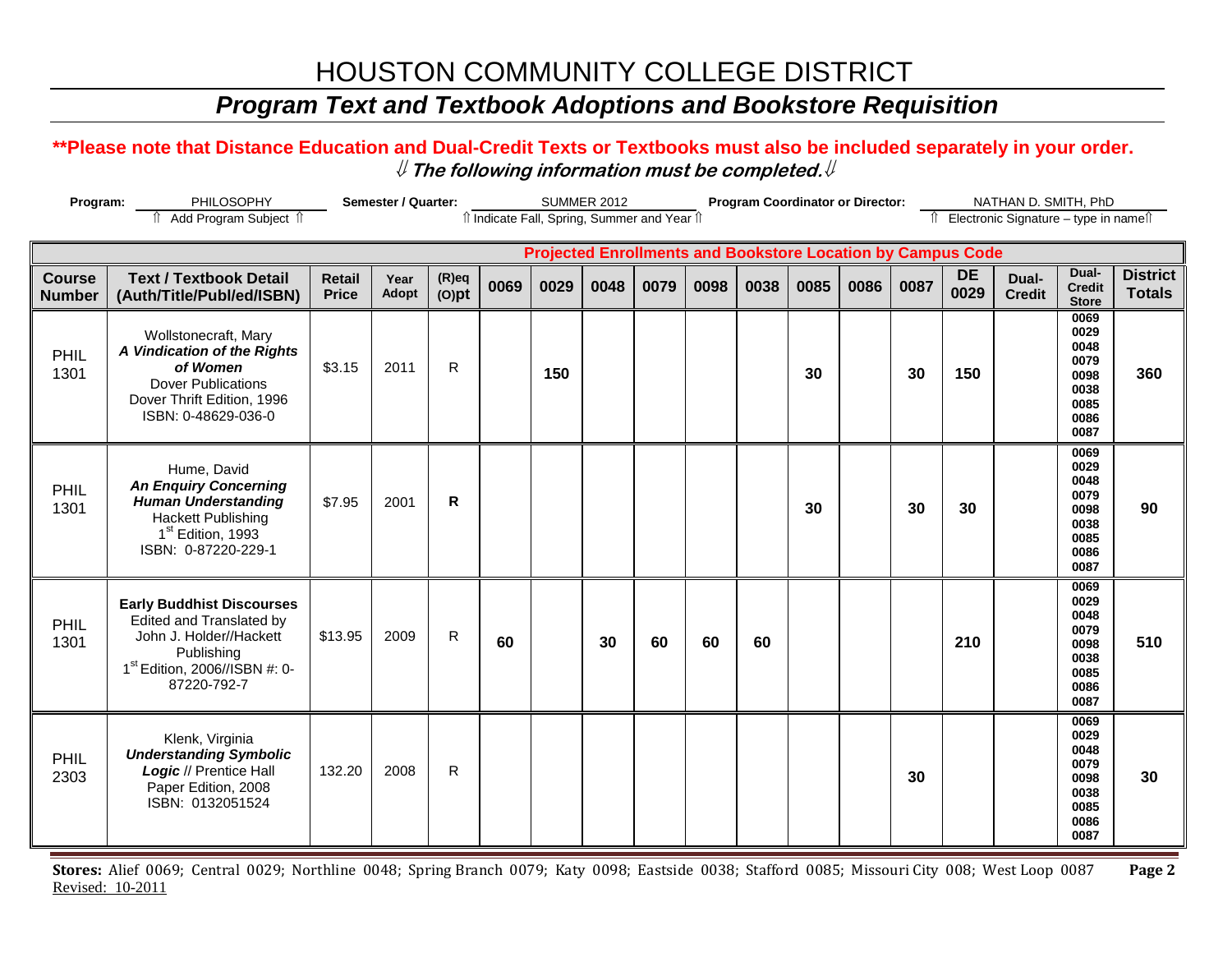## *Program Text and Textbook Adoptions and Bookstore Requisition*

#### **\*\*Please note that Distance Education and Dual-Credit Texts or Textbooks must also be included separately in your order.**  ⇓ **The following information must be completed.**⇓

| Program:                       |                                                                                                                                            | Semester / Quarter:           |               |                      | <b>SUMMER 2012</b> |                                                                    |      |      |      | <b>Program Coordinator or Director:</b> |      |      | NATHAN D. SMITH, PhD |                   |                                          |                                                                      |                                  |
|--------------------------------|--------------------------------------------------------------------------------------------------------------------------------------------|-------------------------------|---------------|----------------------|--------------------|--------------------------------------------------------------------|------|------|------|-----------------------------------------|------|------|----------------------|-------------------|------------------------------------------|----------------------------------------------------------------------|----------------------------------|
|                                | fî Add Program Subject fî                                                                                                                  |                               |               |                      |                    | îl Indicate Fall, Spring, Summer and Year îl                       |      |      |      |                                         |      |      |                      |                   | Îl Electronic Signature - type in nameîl |                                                                      |                                  |
|                                |                                                                                                                                            |                               |               |                      |                    | <b>Projected Enrollments and Bookstore Location by Campus Code</b> |      |      |      |                                         |      |      |                      |                   |                                          |                                                                      |                                  |
| <b>Course</b><br><b>Number</b> | <b>Text / Textbook Detail</b><br>(Auth/Title/Publ/ed/ISBN)                                                                                 | <b>Retail</b><br><b>Price</b> | Year<br>Adopt | $(R)$ eq<br>$(O)$ pt | 0069               | 0029                                                               | 0048 | 0079 | 0098 | 0038                                    | 0085 | 0086 | 0087                 | <b>DE</b><br>0029 | Dual-<br><b>Credit</b>                   | Dual-<br><b>Credit</b><br><b>Store</b>                               | <b>District</b><br><b>Totals</b> |
| PHIL<br>2306<br>1301           | Ghandi, Mahatma<br><b>Selected Political Writings</b><br><b>Hackett Publishing</b><br>1 <sup>st</sup> Edition, 1996<br>ISBN: 0-87220-330-1 | \$13.95                       | 2001          | R                    |                    | 150                                                                | 30   | 60   | 60   | 60                                      |      |      |                      | 210               |                                          | 0069<br>0029<br>0048<br>0079<br>0098<br>0038<br>0085<br>0086<br>0087 | 570                              |
| PHIL<br>2306                   | Bentham and Mill//Classical<br>Utilitarianism//J. Troyer<br>ed.//Hackett Publishing, 1st<br>Edition, 2003<br>ISBN: 0-87220-649-1           | \$11.95                       | 2008          | R                    |                    |                                                                    | 30   | 60   | 60   | 60                                      | 30   |      | 30                   | 120               |                                          | 0069<br>0029<br>0048<br>0079<br>0098<br>0038<br>0085<br>0086<br>0087 | 390                              |
| PHIL<br>2306                   | de Beauvoir, Simone<br><b>Ethics of Ambiguity</b><br>B. Frechtman, trsl.<br>Citadel Press, 1990<br>ISBN: 080650160X                        | \$9.38                        | 2004          | $\mathsf{R}$         |                    |                                                                    |      |      |      |                                         | 30   |      | 30                   |                   |                                          | 0069<br>0029<br>0048<br>0079<br>0098<br>0038<br>0085<br>0086<br>0087 | 60                               |
| PHIL<br>2306                   | Aristotle<br><b>Nicomachean Ethics</b><br>Ostwald, trsl.<br>Prentice Hall, 2 <sup>nd</sup> Edition,<br>1962<br>ISBN: 9780023895302         | \$18.19                       | 2008          | R                    |                    |                                                                    |      |      |      |                                         |      |      |                      |                   |                                          | 0069<br>0029<br>0048<br>0079<br>0098<br>0038<br>0085<br>0086<br>0087 | $\bf{0}$                         |

**Stores:** Alief 0069; Central 0029; Northline 0048; Spring Branch 0079; Katy 0098; Eastside 0038; Stafford 0085; Missouri City 008; West Loop 0087 **Page 3** Revised: 10-2011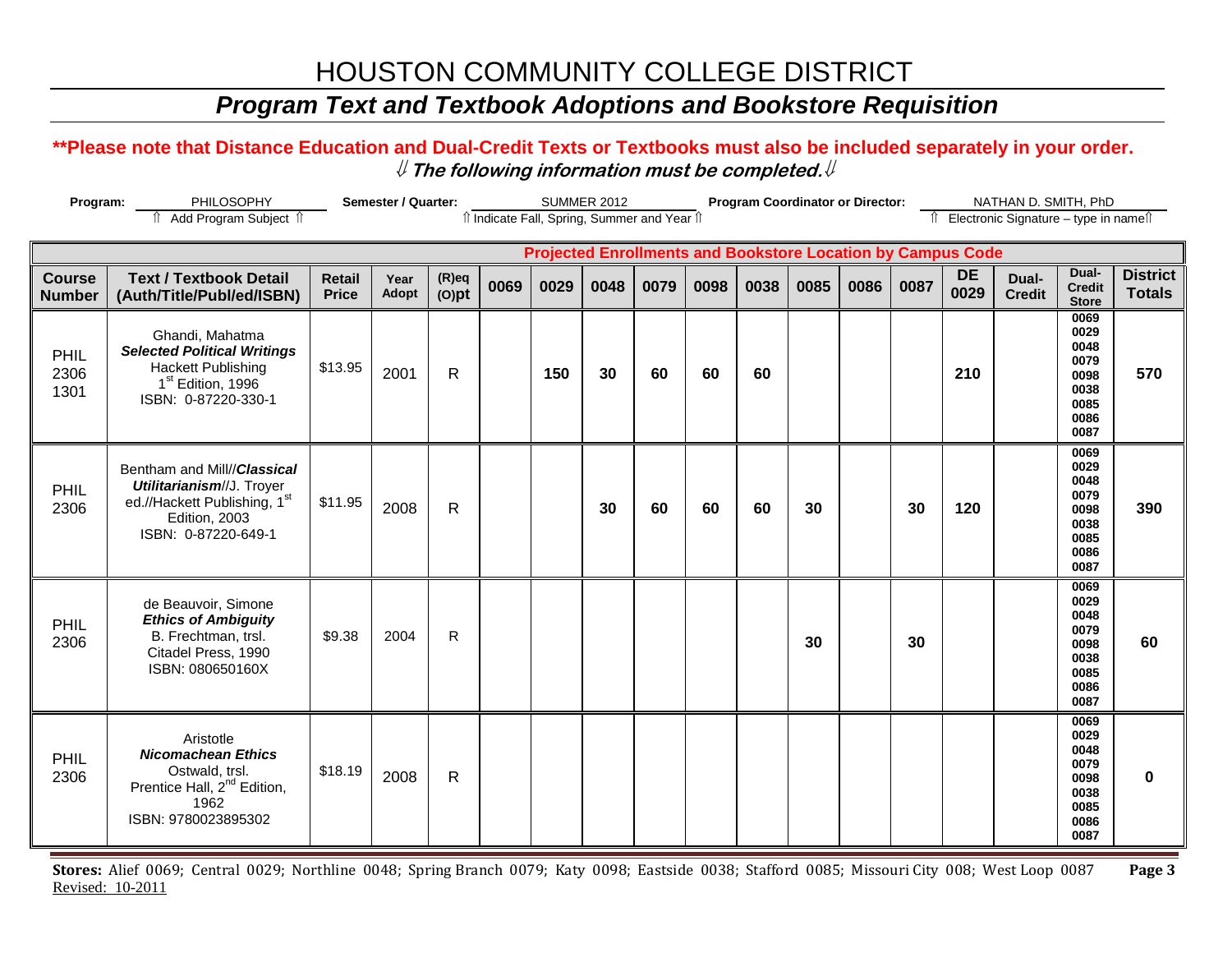## *Program Text and Textbook Adoptions and Bookstore Requisition*

#### **\*\*Please note that Distance Education and Dual-Credit Texts or Textbooks must also be included separately in your order.**  ⇓ **The following information must be completed.**⇓

| Program:<br>Semester / Quarter: |                                                                                                                                             |                               |               |                      |      | <b>Program Coordinator or Director:</b> |      |                                              |      |                                                                    |      |      |      |                   |                                          |                                                                      |                                  |  |
|---------------------------------|---------------------------------------------------------------------------------------------------------------------------------------------|-------------------------------|---------------|----------------------|------|-----------------------------------------|------|----------------------------------------------|------|--------------------------------------------------------------------|------|------|------|-------------------|------------------------------------------|----------------------------------------------------------------------|----------------------------------|--|
|                                 | Add Program Subject 1                                                                                                                       |                               |               |                      |      |                                         |      | îl Indicate Fall, Spring, Summer and Year îl |      |                                                                    |      |      |      |                   | Îl Electronic Signature - type in nameîl |                                                                      |                                  |  |
|                                 |                                                                                                                                             |                               |               |                      |      |                                         |      |                                              |      | <b>Projected Enrollments and Bookstore Location by Campus Code</b> |      |      |      |                   |                                          |                                                                      |                                  |  |
| <b>Course</b><br><b>Number</b>  | <b>Text / Textbook Detail</b><br>(Auth/Title/Publ/ed/ISBN)                                                                                  | <b>Retail</b><br><b>Price</b> | Year<br>Adopt | $(R)$ eq<br>$(O)$ pt | 0069 | 0029                                    | 0048 | 0079                                         | 0098 | 0038                                                               | 0085 | 0086 | 0087 | <b>DE</b><br>0029 | Dual-<br><b>Credit</b>                   | Dual-<br><b>Credit</b><br><b>Store</b>                               | <b>District</b><br><b>Totals</b> |  |
| PHIL<br>2306                    | Kant, Immanuel<br><b>Grounding for the</b><br><b>Metaphysics of Morals</b><br>Hackett Publishing, 3rd<br>Edition, 1993<br>978-0-87220-166-8 | \$8.95                        | 2012          | $\mathsf{R}$         |      |                                         | 30   | 60                                           | 60   | 30                                                                 | 30   |      | 30   | 120               |                                          | 0069<br>0029<br>0048<br>0079<br>0098<br>0038<br>0085<br>0086<br>0087 | 360                              |  |
| PHIL<br>2306                    | Aquinas, Thomas //The<br><b>Cardinal Virtues//Hackett</b><br>Publishing 1 <sup>st</sup> Edition,<br>1988//ISBN 0-87220-745-5                | \$13.95                       | 2006          | $\mathsf{R}$         |      |                                         | 30   | 60                                           | 60   | 30                                                                 |      |      |      | 90                |                                          | 0069<br>0029<br>0048<br>0079<br>0098<br>0038<br>0085<br>0086<br>0087 | 210                              |  |
| PHIL<br>2316                    | Cornford, F.<br>Plato's Cosmology-<br><b>Timaeus</b><br>Hackett Publishing, 1997<br>ISBN: 0-87220-386-7                                     | \$17.95                       | 2008          | $\mathsf{R}$         |      |                                         |      |                                              |      |                                                                    |      |      |      | 30                |                                          | 0069<br>0029<br>0048<br>0079<br>0098<br>0038<br>0085<br>0086<br>0087 | 30                               |  |
| PHIL<br>2316                    | Fine, Irwin<br><b>ARISTOTLE: Introductory</b><br><b>Readings</b><br>Hackett Publishing 1996<br>ISBN: 0-87220-339-5                          | \$11.87                       | 2000          | $\mathsf{R}$         |      |                                         |      |                                              |      |                                                                    |      |      |      | 30                |                                          | 0069<br>0029<br>0048<br>0079<br>0098<br>0038<br>0085<br>0086<br>0087 | 30                               |  |

**Stores:** Alief 0069; Central 0029; Northline 0048; Spring Branch 0079; Katy 0098; Eastside 0038; Stafford 0085; Missouri City 008; West Loop 0087 **Page 4** Revised: 10-2011